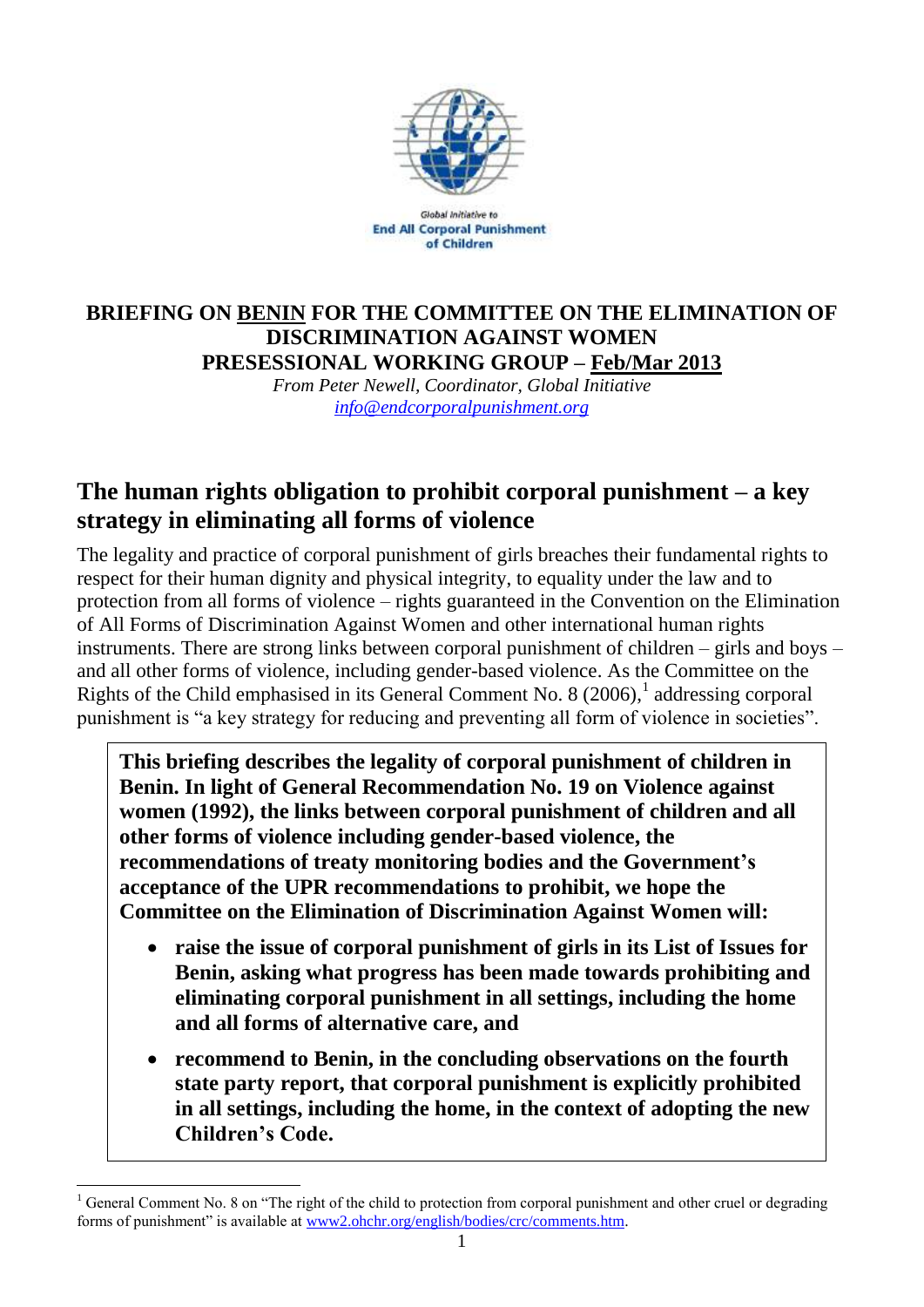## **1 Benin's fourth report to CEDAW**

1.1 The fourth report of Benin to CEDAW (3 November 2011, CEDAW/C/BEN/4 Advance Unedited Version) includes information on measures taken to address violence against women and girls, but its only reference to corporal punishment is in the context of limitations to women's freedom of movement in the practice of some animist cults (para. 112). There is no reference to the everyday corporal punishment – violence in the guise of discipline in childrearing and education – faced by girls and boys throughout the state party, or of the state party's moves towards law reform to prohibit it.

## **2 The legality and practice of corporal punishment of children in Benin**

- 2.1 *Summary:* In Benin, corporal punishment is unlawful as a sentence for crime but it is not explicitly prohibited in any other setting – the home, schools, penal institutions and care settings. Research shows that almost nine out of ten girls are beaten at home and in schools. Prohibition is included in the draft Children's Code currently under discussion.
- 2.2 *Home:* There appears to be no confirmation in written law of a "right" of parents to "correct" children but provisions against violence and abuse in the Code on Persons and the Family 2004, the Criminal Code, the Law on Violence Against Women 2011 and the Constitution 1990 are not interpreted as prohibiting corporal punishment in childrearing.
- 2.3 A draft Children's Code is under discussion. In its October 2011 version, it confirms the right of a child to respect for his or her physical integrity (article 13), states that parents or guardians must ensure that family discipline is administered with humanity and respect for the child's human dignity (article 24), and explicitly prohibits corporal punishment in the family, schools, private and public institutions, and foster care (articles 52 and 115).
- 2.4 *Schools:* Ministerial Circulars No. 100/MENC 1962 and No. 1264/MENCJ 1981 state that corporal punishment should not be used, but there is no prohibition in law. Law No. 2003- 17 on the orientation of national education is silent on the issue, stating only that the obligations of pupils and students cover all aspects of their studies, including discipline and compliance with rules (article 56).
- 2.5 A 2009 study involving interviews with girls aged 6-14 and the mothers of girls aged 2-5 and a survey of 4,649 women and 1,550 men found that corporal punishment at home and in schools was very common and that 88.5% of girls aged 2-5, 88% of girls aged 5-9 and 87.7% of girls aged 10-14 had been beaten. When asked about the reasons for violence experienced by girls, 85.5% of interviewees said that it was for "education".<sup>2</sup>
- 2.6 *Penal system:* Corporal punishment is unlawful as a sentence for crime, though as noted above it is practiced in some animist cults. It is lawful as a disciplinary measure in penal institutions: in 2005, the Government stated that corporal punishment is prohibited in penal institutions,<sup>3</sup> but more recently confirmed that there is no explicit prohibition.<sup>4</sup>
- 2.7 *Alternative care settings:* There is no explicit prohibition of corporal punishment.

 $\overline{a}$ 

<sup>2</sup> Ministère de la Famille et de la Solidarité National (2009), *Les Violences Faites aux Femmes au Bénin*

 $3$  24 November 2005, CRC/C/BEN/2, Second report to the Committee on the Rights of the Child, para. 314

<sup>&</sup>lt;sup>4</sup> Information provided to the Global Initiative, 18 November 2011